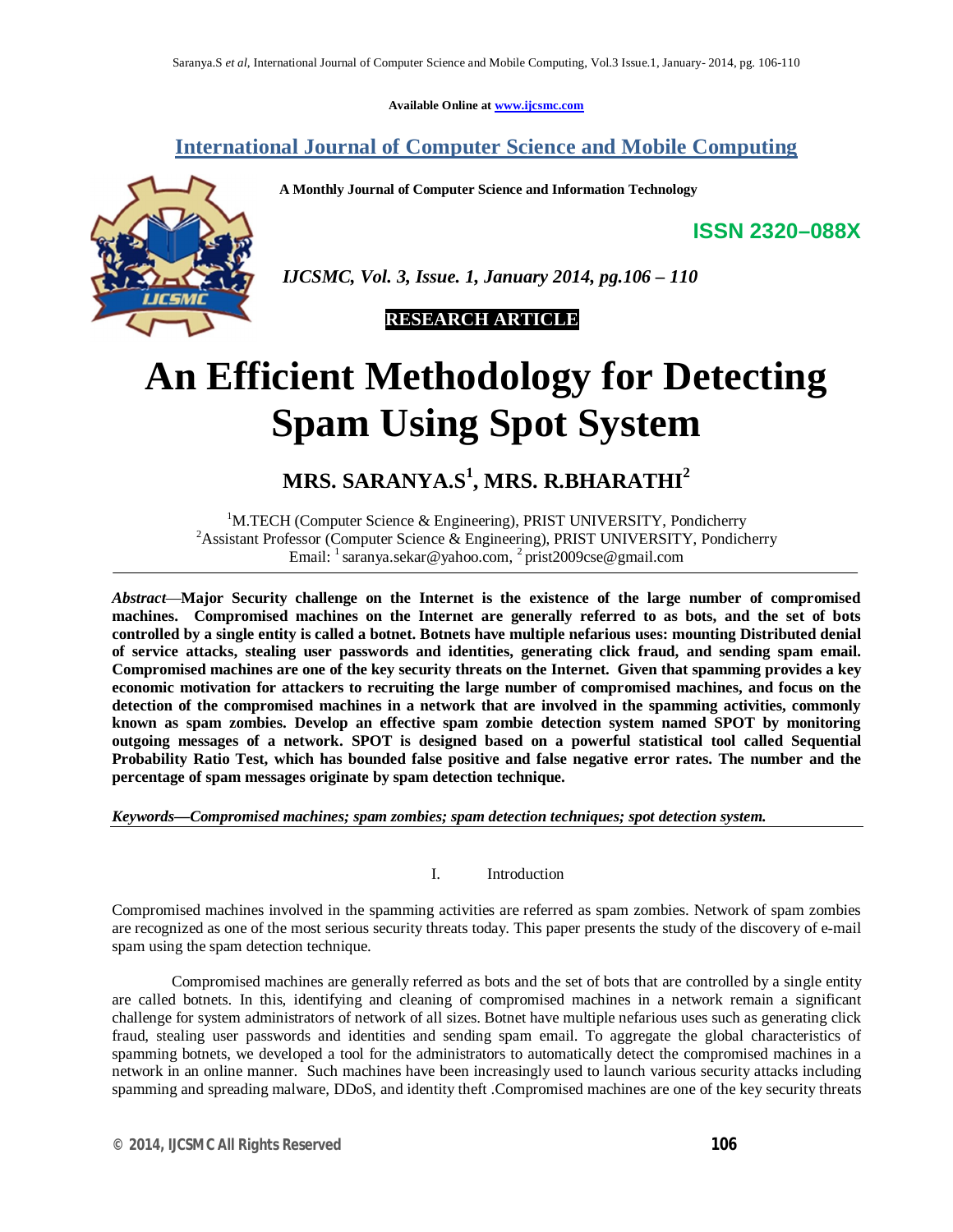on the Internet. On the other hand, identifying and cleaning compromised machines in a network remain a significant challenge for system administrators of networks of all sizes.

 In this paper, we focus on the detection of the compromised machines in a network that are used for sending spam messages, which are commonly referred to as spam zombies. The nature of sequentially observing outgoing messages gives rise to the sequential detection problem. In this project, we will develop a spam zombie detection system, named SPOT, by observing outgoing messages. SPOT is planned based on a statistical method called Sequential Probability Ratio Test (SPRT), as a simple and powerful statistical method, SPRT has a number of attractive features. It reduces the expected number of observations required to reach a decision among all the sequential and non-sequential statistical tests with no greater error rates. This means that the SPOT finding system can identify a compromised machine quickly. SPOT can be used to test between two hypotheses whether the machine is compromised or not. SPOT is an effective and efficient system in automatically detecting compromised machines in a network. SPOT has bounded false positive and false negative error rates. It also decreases the number of required observations to detect a spam zombie.

#### II. Related work

 Unsolicited commercial email, commonly known as spam, has become a pressing problem in today's Internet. In this paper we re-examine the architectural foundations of the current email delivery system that are responsible for the proliferation of email spam. We argue that the difficulties in controlling spam stem from the fact that the current email system is fundamentally sender-driven and distinctly lacks receiver control over email delivery. Based on these observations we propose a Differentiated Mail Transfer Protocol (DMTP).Botnets are now the key platform for many Internet attacks such as spam, distributed denial-of-service (DDoS), identity theft, and phishing. Most of the current botnet detection approaches work only on specific botnet command and control (C&C) protocols (e.g., IRC) and structures (e.g., centralized), and can become ineffective as botnets change their C&C techniques. In this paper, we present a general detection framework that is independent of botnet C&C protocol and structure, and requires no a priori knowledge of botnets (such as captured bot binaries and hence the botnet signatures, and C&C server names/addresses).

BotHunter is an application designed to track the two-way communication flows between internal assets and external entities, developing an evidence trail of data exchanges that match a state-based infection sequence model. In contrast to previous malware, botnets have the characteristic of a command and control (C&C) channel. Botnets also often use existing common protocols, e.g., IRC, HTTP, and in protocol-conforming manners. This makes the detection of botnet C&C a challenging problem. In this paper, we propose an approach that uses network-based anomaly detection to identify botnet C&C channels in a local area network without any prior knowledge of signatures or C&C server addresses. This detection approach can identify both the C&C servers and infected hosts in the network. Our approach is based on the observation that, because of the pre-programmed activities related to C&C, bots within the same botnet will likely demonstrate spatial-temporal correlation and similarity. Analysis of real world botnets indicates the increasing sophistication of bot malware and its thoughtful engineering as an effective tool for profit-motivated online crime.

We initial focus on the studies that utilize spamming activities to detect bots and then briefly discuss a number of efforts in detecting general botnets. Based on email messages received at a large email service provider, two recent studies [5], [6] investigated the aggregate global characteristics of spamming botnets including the size of botnets and the spamming patterns of botnets. These studies present important insights into the aggregate global characteristics of spamming botnets by clustering spam messages received at the provider into spam campaigns using embedded URLs and near-duplicate content clustering, respectively. But, their approaches are better suited for large email service providers to understand the aggregate global characteristics of spamming botnets instead of being deployed by individual networks to detect internal compromised machines. In addition, their approaches cannot support the online detection requirement in the network environment considered in this project. We aim to develop a tool to assist system administrators in automatically detecting compromised machines in their networks in an online manner.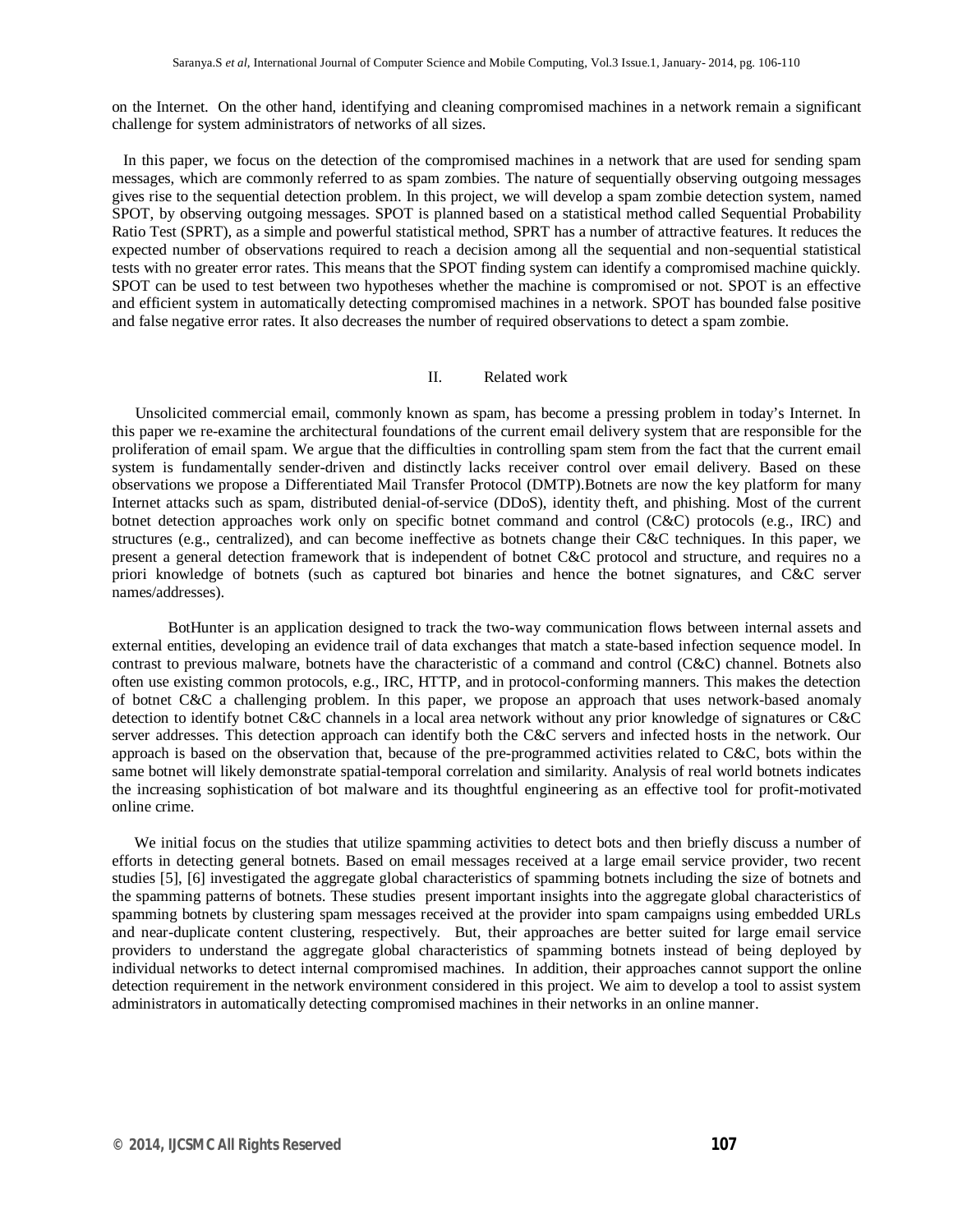#### III. SPAM DETECTION TECHNIQUE

In this section, thus the spam zombies and spam messages can be identified. Normal Machine generates the original message. Original message enter in to the network and received by the server. Spam Zombie produces the spam messages and the spam message enters into the network. Server, first identifies the which message is Spam.

#### A. Detecting the Compromised Machines

Compromised machines are the machines that are involved in spamming activities. Compromised machines on the Internet are generally referred to as bots, and the set of bots controlled by a single entity is called a botnet. Botnets have been widely used for sending spam emails at a large scale, by programming a large number of distributed bots; spammers can effectively transmit thousands of spam emails in a short duration. To date, detecting and blacklisting individual bots is commonly regarded as difficult, due to both the transient nature of the attack and the fact that each bot may send only a few spam emails. Furthermore, despite the increasing awareness of botnet infection and their associated control process little effort has been devoted to understanding the aggregate behaviors of botnet from the perspective of large email servers that are popular targets of botnet spam attacks.

#### B. Spam Detection

The complete Spam Detection System is introduced here. In this section, first to capture the IP address of the system. Then the system mails are applied to filtering process. In this process, the mail content is filtered. Spam filter is deployed at the detection system so that an outgoing message can be classified as either a spam or non spam.





C. Spot Detection Algorithm

The SPOT detection algorithm, when an outgoing message arrives at the SPOT detection system, the sending machine's IP address is recorded, and the message is classified as either spam or non-spam by the (content-based) spam filter.

Algorithm:

An outgoing message arrives at SPOT Get IP address of sending machine m // all following parameters specific to machine m Let n be the message index

*© 2014, IJCSMC All Rights Reserved 108*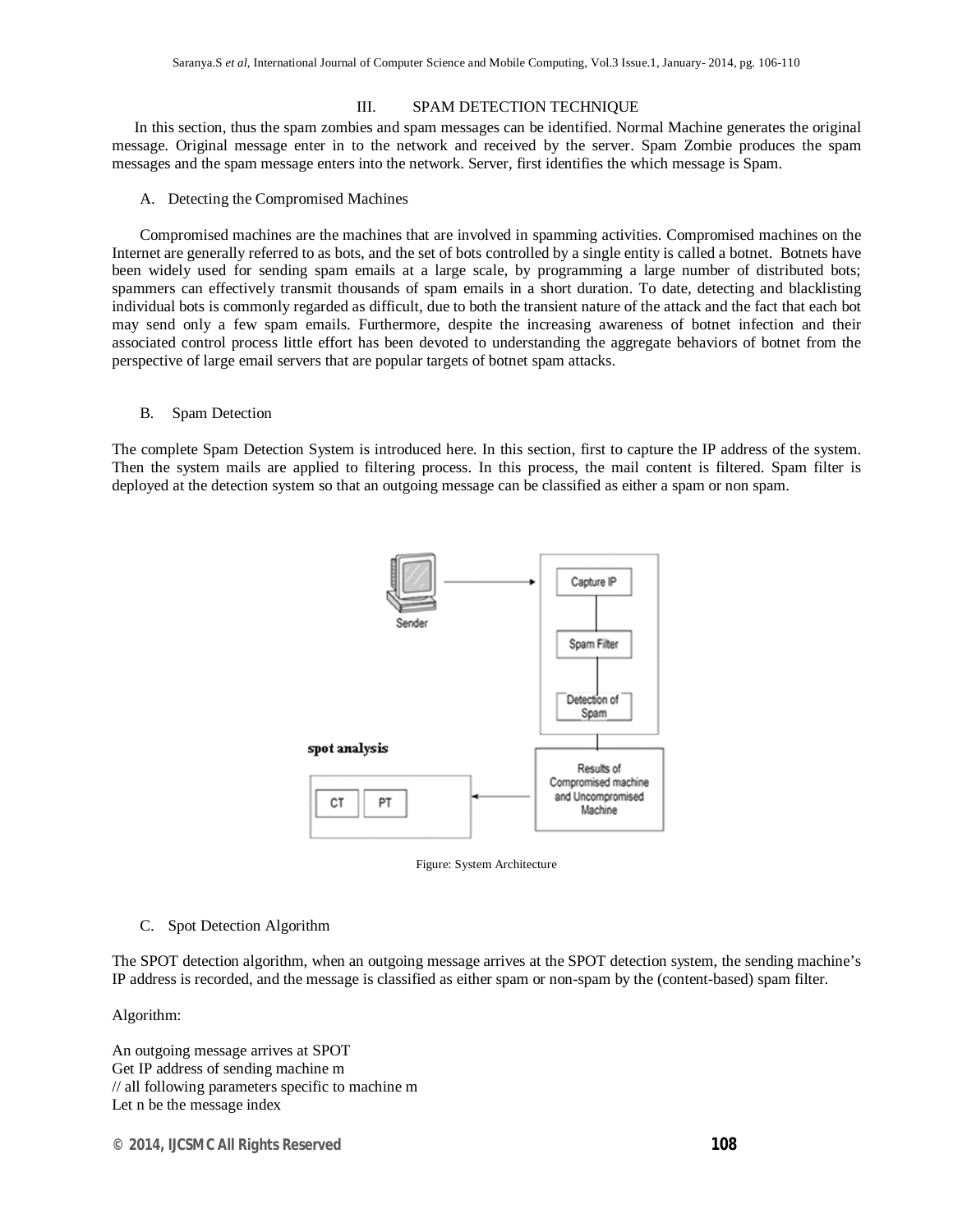```
Let X_n = 1 if message is spam, X_n = 0 otherwise
if (Xn == 1) then
// spam, 3
Δn+=ln ѳ1/ ѳ2
else
// nonspam
Δn+=ln 1-ѳ1/1-ѳ0
end if
if (\Delta n \leq B)Machine m is compromised. Test terminates for m.
else if (\Delta n \leq A) then
Machine m is normal. Test is reset for m.
\Delta n = 0Test continues with new observations
else
Test continues with an additional observation
end if
```
D. Percentage Count and Spam Based Technique

For comparison, in this section, we present two different algorithms in detecting spam zombies, one based on the number of spam messages and another the percentage of spam messages sent from an internal machine, respectively. For simplicity, we refer to them as the count-threshold (CT) detection algorithm and the percentage-threshold (PT) detection algorithm respectively. SPOT, which can provide a bounded false positive rate and false negative rate, and consequently, a confidence how well SPOT works, the error rates of CT and PT cannot be a priori specified. In addition, choosing the proper values for the four user defined parameters  $(\alpha, \beta, \theta)$ ,  $(\theta)$ ,  $(\theta)$  in SPOT is relatively straightforward. In contrast, selecting the "right" values for the parameters of CT and PT is much more challenging and tricky. The performance of the two algorithms is sensitive to the parameters used in the algorithm.

#### IV. PERFORMANCE EVALUATION

In this section, we evaluate the performance of the spam detection techniques based on a two-month e-mail trace collected on a large US campus network. We also study the potential impact of dynamic IP addresses on detecting spam messages.

#### Performance of Spot

In this section, we evaluate the performance of SPOT based on the collected FSU e-mails. In all the studies, we set  $\alpha$ =0.01,  $\beta$ =0.01,  $\theta$ 1=0.9, and  $\theta$ 0=0.2. For example, there are FSU internal IP addresses observed in the e-mail trace. Out of the 132 IP addresses identified by SPOT, we can confirm 110 of them to be compromised in this way. For the remaining 22 IP addresses, we manually examine the spam sending patterns from the IP addresses and the domain names of the corresponding machines. If the fraction of the spam messages from an IP address is high (greater than 98 percent), we also claim that the corresponding machine has been confirmed to be compromised. We can confirm 16 of them to be compromised in this way. We note that the majority (62.5percent) of the IP addresses confirmed by the spam percentage are dynamic IP addresses, which further indicates the likelihood of the machines to be compromised. For the remaining six IP addresses that we cannot confirm by either of the above means, we have also manually examined their sending patterns.

#### Performance of CT and PT

CT is a detection algorithm based on the number of spam messages originated or forwarded by an internal machine, and PT based on the percentage of spam messages originated or forwarded by an internal machine. For comparison, it includes a simple spam zombie detection algorithm that identifies any machine sending at least a single spam message as a compromised machine. In this,, we set the length of time windows to be 1 hour, that is, T ¼ 1 hour, for both CT and PT. For CT, we set the maximum number of spam messages that a normal machine can send within a time window to be 30 (Cs=3), that is, when a machine sends more than30 spam messages within any time windows, CT concludes that the machine is compromised. The simple detection algorithm can detect more machines (210) as being